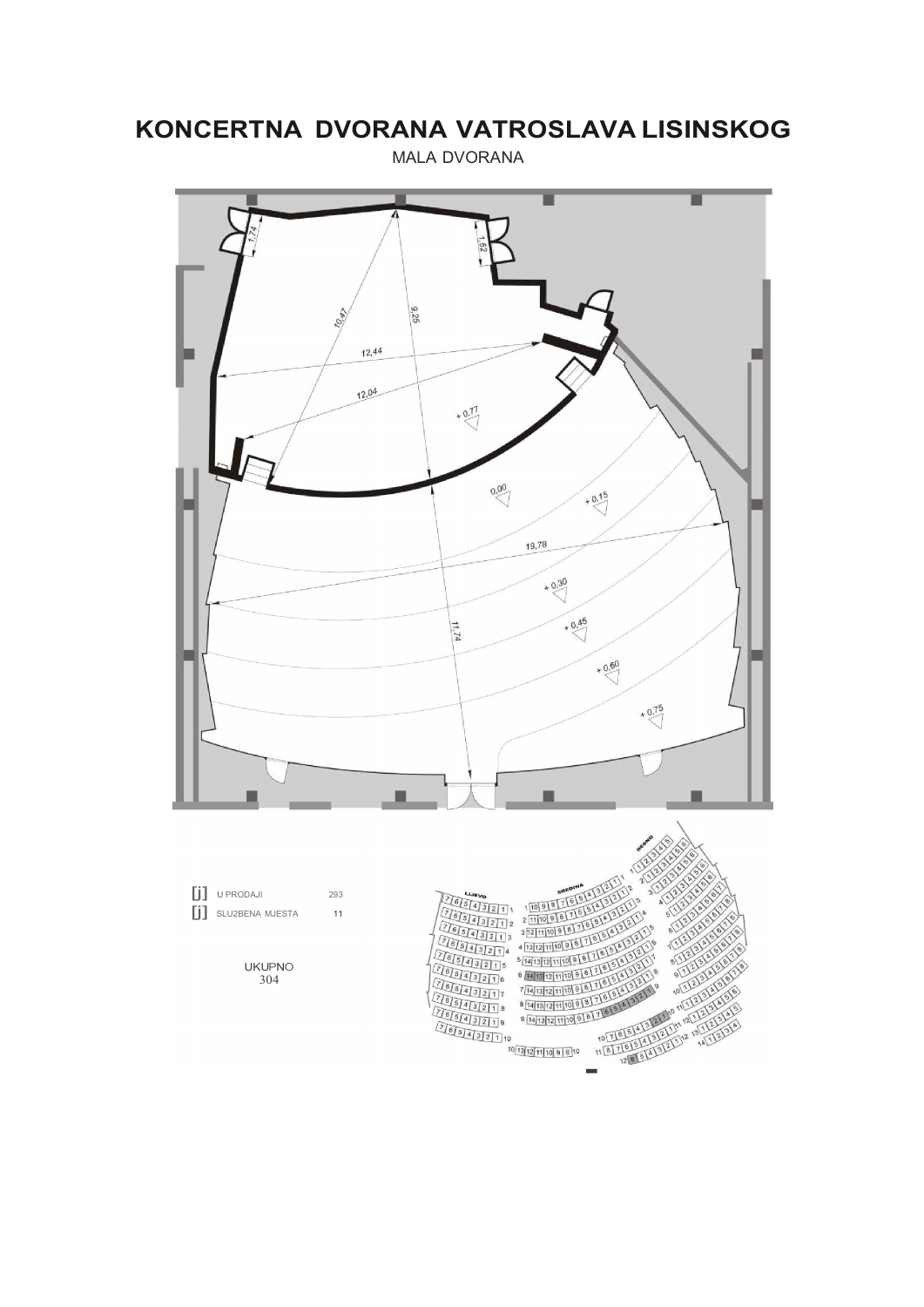# SMALL HALL SOUND

FOH Mixing console in the booth! :

Soundcraft series FIVE 40+8 / 8 groups / 12 aux

| PA:               | speakers 8 x JBL Array 4892 amps.              |
|-------------------|------------------------------------------------|
|                   | <b>BGW Performance series 3</b>                |
| Monitor speakers: |                                                |
|                   | 2 x JBL MR-series<br>2 x JBL P723              |
| Splitter:         |                                                |
|                   | 40 x BSS MSR 604 II                            |
| Effects:          |                                                |
|                   | 2 x Drawmer Quad gate 404                      |
|                   | 2 x Drawmer Autocompressor limiter DL 441      |
|                   | 1 x Drawmer Autocompressor DL 241              |
|                   | 1 x Drawmer Vacuum tube compressor 1960        |
|                   | 1 x Sabine dual feedback exterminator FBX 2020 |
|                   | 1 x Lexicon PCM 70 digital effects processor   |
|                   | 1 x Lexicon MPX 1 digital effects processor    |
| PB:               |                                                |
|                   | 1 x Sony CD player CDP D500                    |
| Microphones:      |                                                |
|                   | 5 x Shure SM 57                                |
|                   | 5 x Shure SM 58                                |
|                   | 5 x Shure Beta SM 58                           |
|                   | 5 x AKG C 391                                  |
|                   | 5 x Senheiser MD 421                           |
|                   | 5 x Senheiser MD 441                           |
|                   | 3 x AKG C 414                                  |
|                   | 1 x EV RE 20                                   |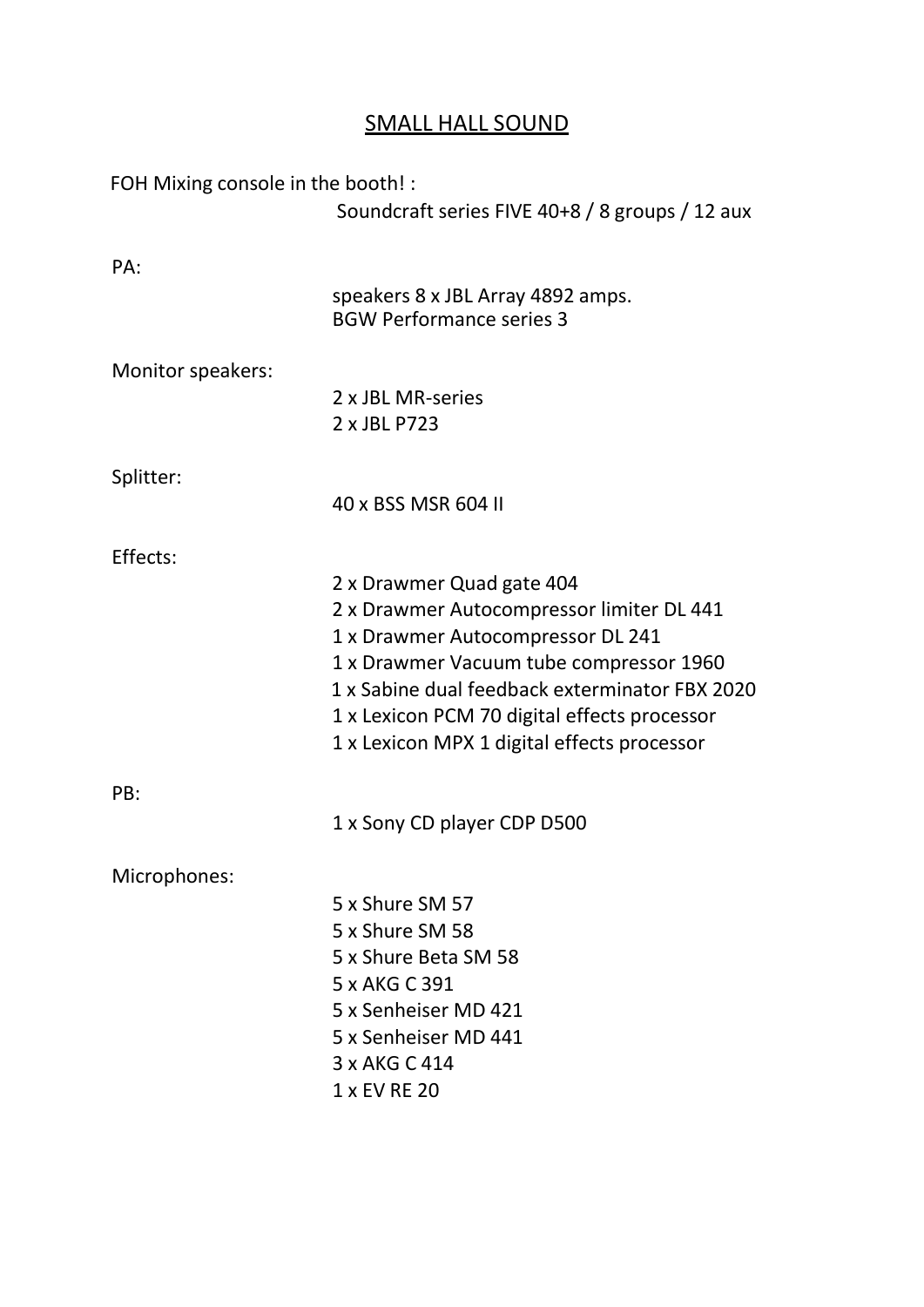2 x Shure Beta C87 WL 6 x BSS AR-133 active D.I. box

VIDEO

Projector: Toshiba TDP T 100 Screen: 7 x 5 m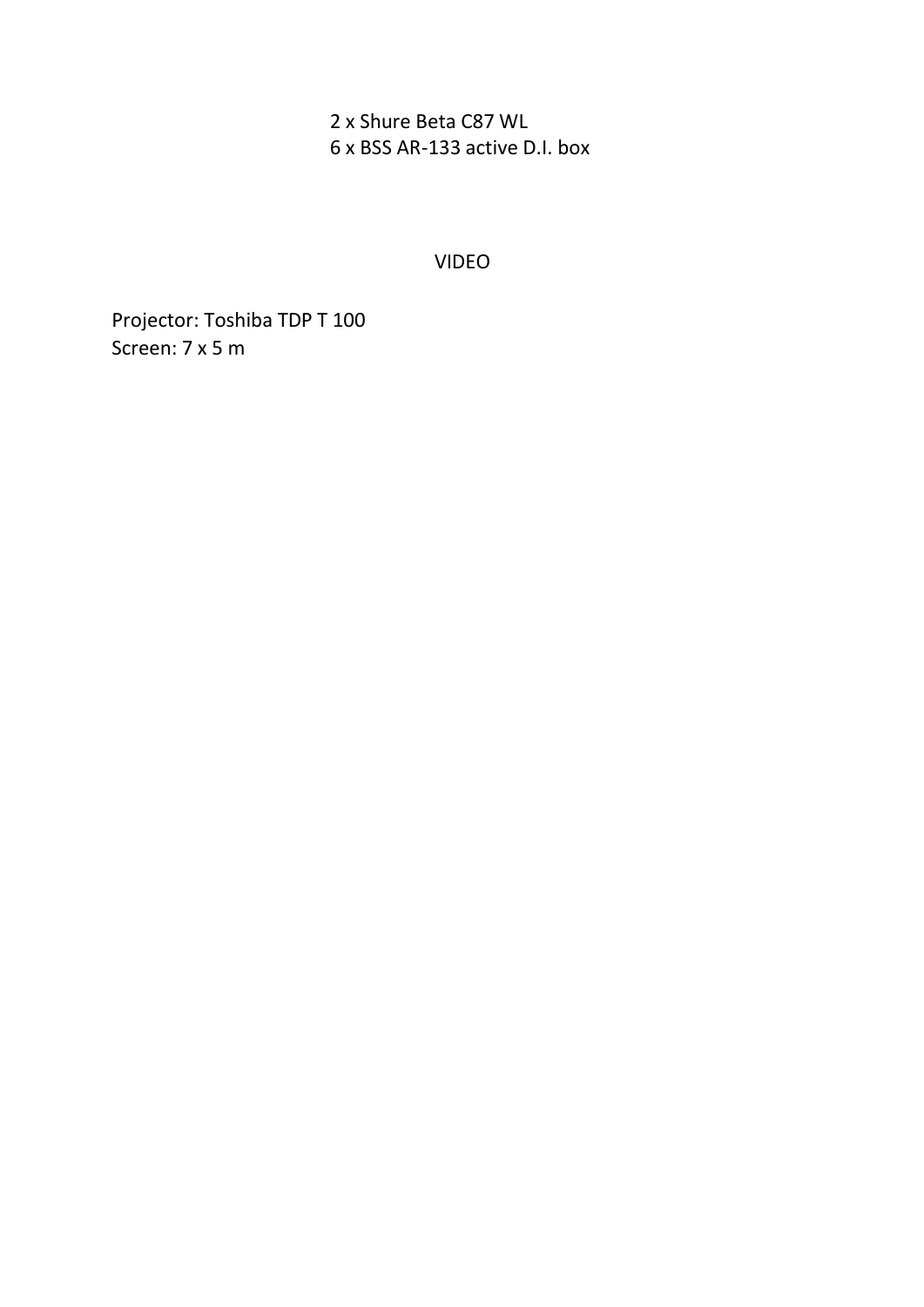#### SMALL HALL LIGHTING

#### Back lights (on remotely controlled batten):

Strand Quartet 22/40 (650W) profile, 9 pcs. (3 groups with 3 pcs. each) Strand Cantata F (1200W) with barndoors, 2 pcs.

ETC Source four Fresnel (750 W) with barndoors, 1 pcs. /total of 12 units, 9 kW/

### Top lights (fixed on the ceiling bridge):

Strand Cantata PC (1200 W), 5 pcs. Strand Alto PC (2000 W), 2 pcs. (each on one side) Strand Cantata F (1200 W) with barndors, 2 pcs. Strand Cantata 26/44 profile (1200 W), 1 pc. (center positioned) Strand Coda 500/4 cyclorama (4x500 W ea.), 8 pcs. (4 groups with 2 pcs. each, coloured) /total of 18 units, 28 kW/

### Side lights (fixed on the side construction):

Strand Cantata 26/44 profile (1200 W), 6 pcs. (3 pcs. on each side) /total of 6 units, 7,2 kW/

### Front lights (on remotely controlled batten):

Strand Alto PC (2000 W), 2 pcs. (one on each side) Strand Cantata PC (1200 W), 6 pcs. Strand Cantata 26/44 profile (1200 W), 4 pcs.

ETC Source four Fresnel (750 W) with barndoors, 2 pcs. (centrally mounted) /total of 14 units, 17,5 kW/

Dimmers: 30 x 2kW, 36 x 5 kW (total of 66 channels) Lighting control: ETC Element 60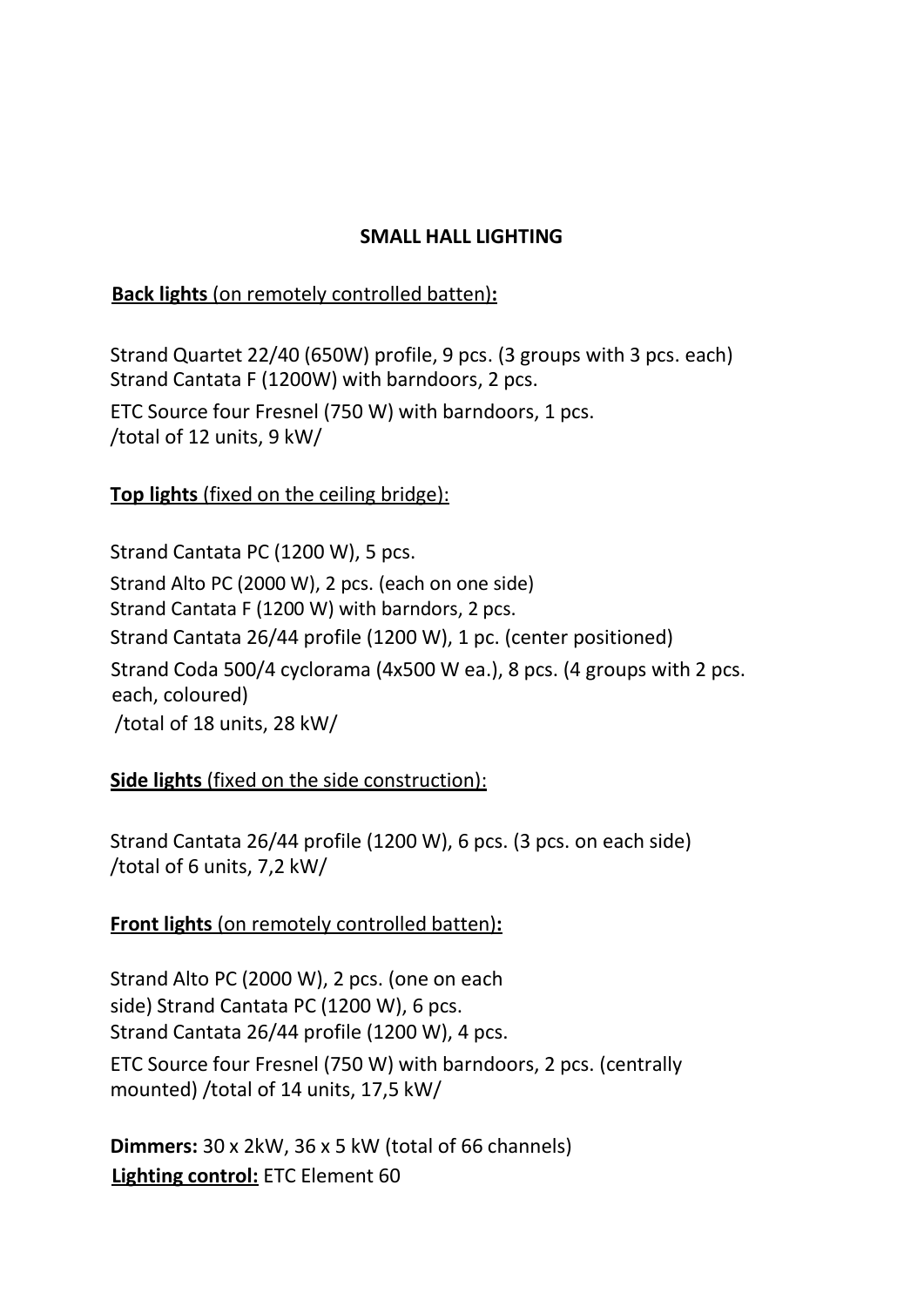## KONCERTNA DVORANA VATROSLAVA LISINSKOG

**MALA DVORANA** 



**FT** SLUtBENA MJESTA  $11$ 

> **UKUPNO** 304